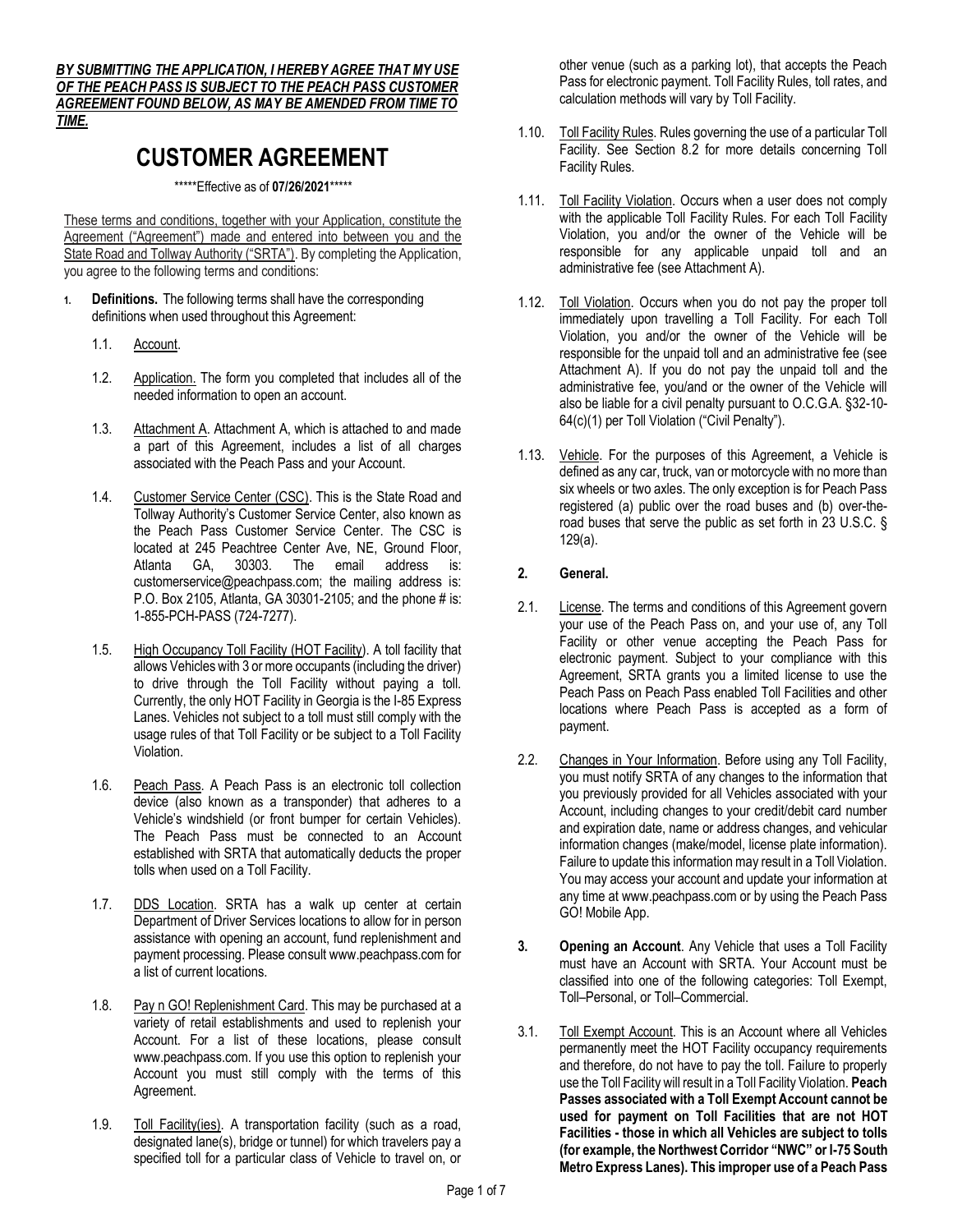**will result in a Toll Violation.** *If you want to use the Peach Pass on a Toll Facility with no occupancy requirements, then you must open a Toll Account instead of a Toll Exempt Account.*

- 3.2. Toll Account. This is an Account that is prepaid (see Section 4) and you must maintain sufficient funds in your Account to cover tolls and other charges incurred by the use of the Peach Pass. Each time a Peach Pass is accepted as a method of payment at a Toll Facility or the Toll Account otherwise incurs a fee or other charges, the applicable amount will be deducted from the prepaid balance in the Account.
	- 3.2.1 Personal or Commercial Toll Account. A Toll Account must be identified as either personal or commercial. A Personal Toll Account is permissible for personal, noncommercial customers with privately owned, leased or rented Vehicles. No more than ten (10) Peach Passes may be linked to any one Personal Toll Account. A Commercial Toll Account is for companies or businesses with corporate owned, leased or rented Vehicles. There are no limitations on the number of Peach Passes that may be linked to a Commercial Toll Account.
	- 3.2.2 Mode (applicable only to HOT Facilities). There may be times when you will not have to pay a toll on HOT Facilities because the number of occupants in your Vehicle meets the occupancy requirements of that Toll Facility or your Vehicle is otherwise exempt as provided in the Toll Facility Rules for the I-85 Express Lanes (located at the end of this Agreement). In order to prevent the automatic deduction of a toll from your Toll Account, you will need to change the Mode of your Peach Pass from "Toll Mode" to "Non-Toll Mode." In order to change the Mode, you will need to access your Account online, on the Peach Pass GO! Mobile App, or call or visit the Customer Service Center at least 15 minutes prior to entering a Toll Facility. When changing Modes you will select one of four predetermined options for the duration of the change (4 hours, 1 day, weekdays, or indefinite). When the selected time period expires, the Peach Pass will automatically revert to Toll Mode. When you change the Mode to Non-Toll Mode, the Peach Pass will still register in Toll Mode on Toll Facilities that are not HOT Facilities.
- **4. Prepayment.** A prepayment of tolls must be made for Toll Accounts. This may be done in the form of cash or with a credit card. See Attachment A for the amount of prepayment required. A prepayment is not required for a Toll Exempt Account although you will still be responsible for other fees/fines resulting from a Toll Facility Violation (see Section 8.2). Interest will not accrue on any Account balance.
- 4.1. Account Balance. It is your responsibility to maintain a balance in your Account sufficient to cover any tolls, fees, and charges incurred. If you do not maintain a balance in your Account sufficient to pay tolls and any other charges incurred, you and the owner of the Vehicle will be responsible for a Toll Violation each time the Vehicle travels on or otherwise uses a Toll Facility.
- 4.2. Replenishment. It is your responsibility to check whether you have sufficient funds on your Account before using a Toll Facility. You may check the status and replenish your Account at www.peachpass.com, over the telephone, by mail, at one of SRTA's retail partners, or in person at the Customer

Service Center or DDS Location(s). Failure to know that the balance on your Account was insufficient shall not be a defense to a Toll Violation.

- 4.2.1 Automatic Replenishment. You may elect to have your Account automatically replenished by credit or debit card when your Account balance reaches the Low Balance Threshold Amount (see Attachment A). The Replenishment Amount will depend on the Account type and number of transponders registered to the Account in accordance with Attachment A. If your minimum use is consistently different than the Initial Replenishment Amount (based on your use of the Peach Pass over a rolling three month period), then the Replenishment Amount may, without further notice, increase or decrease to more accurately reflect your average monthly usage. Depending on your usage or other charges to your Account, there may be more than one replenishment transaction in any given month. It is your responsibility to immediately update the Account anytime your credit or debit card expires or otherwise fails to replenish. Failure to do so will result in a Toll Violation if you use a Toll Facility and there are insufficient funds in your Account.
- 4.2.2 Cash Replenishment. Instead of using a credit card to automatically replenish your Account, you may replenish your Account manually with cash (automatic replenishment is not possible without using a credit card). You will need to visit the Customer Service Center, a DDS Location or purchase a Pay n Go! reload replenishment card in order to use cash as a means to replenish your Account (**never mail cash**). SRTA discourages this option because you must vigilantly monitor your Account to ensure there is a sufficient balance to pay your tolls as they are incurred. Failure to do so will result in a Toll Violation if you use a Toll Facility and there are insufficient funds in your Account.
- 4.2.3 Peach Pass Plus. Replenishment of your Personal Toll or Commercial Toll Accounts with a credit or debit card automatically enrolls you in the Peach Pass Plus program. The Peach Pass Plus program allows you to use your transponder(s) for electronic payment of charges at Peach Pass Plus facilities displaying the Peach Pass Plus logo. You may opt-out of Peach Pass Plus by notifying SRTA via accessing your account online at MyPeachPass.com, the Peach Pass Mobile App, or by calling the Peach Pass Customer Service Center at 1-855-PCH-PASS (724- 7277). While enrolled in Peach Pass Plus, you accept that any parking fee or any amount due at a Peach Pass Plus facility will be charged to the primary credit or debit card on file for your Peach Pass Account. It is your responsibility to ensure that the card on file is always up to date. On instances or occasions where the card cannot be billed, the Peach Pass Plus facility rules will govern your method of payment. Peach Pass Plus is a benefit of using Peach Pass and SRTA disclaims all liability resulting from your participation in the Peach Pass Plus program and any charges you incur at a Peach Pass Plus facility. You agree to direct any issues you experience at a Peach Pass Plus facility, including but not limited to the fees charged by the Peach Pass Plus facility, with that facility owner or operator.
- 4.3. Offset/Application of Payment. SRTA may deduct amounts you owe to SRTA for usage of a Toll Facility or the Peach Pass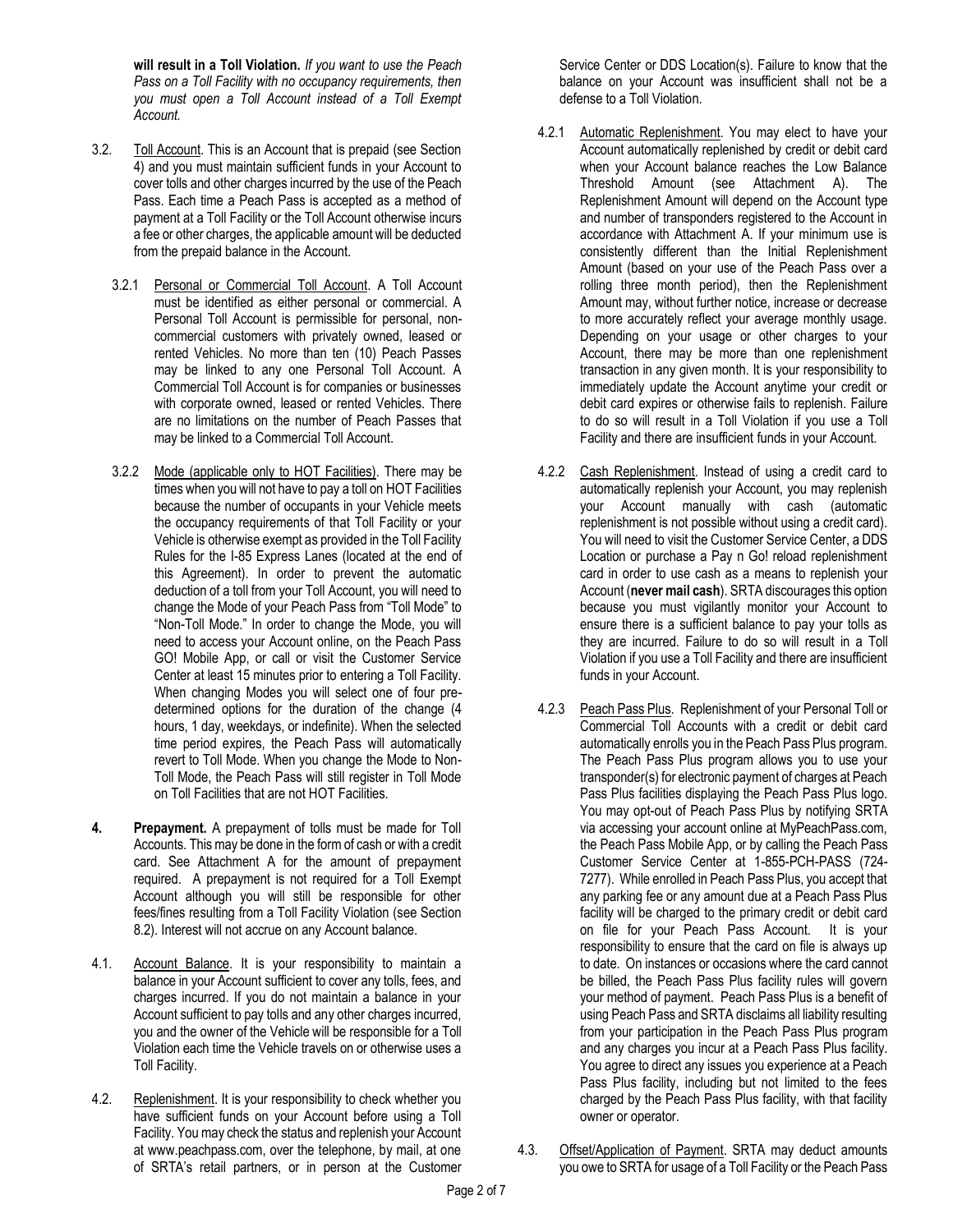from funds in your Account. These amounts include those charges described in Attachment A and any fees, fines and charges that are allowed by law. Payment received from you will first be applied to outstanding amounts due by you, beginning with the oldest amounts you incurred.

### **5. Peach Pass.**

- 5.1. Installation. A Peach Pass may only be used with the Vehicle to which it is registered. *You may not move a Peach Pass from one Vehicle to another*. You must properly mount the Peach Pass to the Vehicle to which it is registered. Mounting instructions are included in the package containing the Peach Pass and at www.PeachPass.com. Holding a Peach Pass in your hand or leaving it on the dashboard or in another nonmounted position in the Vehicle is prohibited. Under no circumstances may a Peach Pass be used with a Vehicle that was not registered to your Account. A Vehicle and its license plate must be associated with your Account, and no Vehicle may be actively listed on more than one Account at any time. Not properly mounting the Peach Pass or reapplying the Peach Pass may cause or prevent your Peach Pass from being read on the Toll Facility, resulting in a Toll Violation and a Traffic citation if observed by law enforcement.
- 5.2. Lost Peach Pass. If the Peach Pass is lost, you must notify the Customer Service Center immediately so the Peach Pass can be deactivated. Until SRTA receives notice, you will be liable for any future use of the Peach Pass, including tolls, Toll Violations and Toll Facility Violations.
- 5.3. Vehicle Sale/Transfer. You must remove the Peach Pass from the Vehicle before selling or otherwise disposing of the Vehicle. If you do not remove the Peach Pass from the Vehicle before selling or otherwise disposing of the Vehicle you will be liable for any future use of the Peach Pass, including tolls, Toll Violations and Toll Facility Violations. You must also immediately notify the Customer Service Center and/or update your Account online so that the Peach Pass can be deactivated and removed from your Account.
- 5.4. Defective. A defective Peach Pass due to a manufacturing defect shall be replaced at no cost to you only when returned to the Customer Service Center within 30 days of your receipt of the Peach Pass. In the event of a malfunction of the Peach Pass, you must immediately discontinue use of the Peach Pass, the Toll Facilities, and contact the Customer Service Center. Where malfunction occurs, the Peach Pass shall be deactivated and the terms for deactivation as described in Section 16.1 of this Agreement shall apply. Costs related to mailing the Peach Pass to the Customer Service Center are your responsibility. SRTA may require delivery confirmation in the event the Peach Pass is not received. You remain responsible for any and all Toll Violations and/or Traffic Citations issued as a result of any attempt to use a malfunctioning and/or defective Peach Pass to pay tolls. You are responsible for the cost to replace a Peach Pass if the Peach Pass is damaged. For purposes of this Agreement, damage is defined as the rendering of the Peach Pass defective or inoperable due to tampering, abuse, improper use, defacement, or accidental destruction. For example, removal of or attempts to remove a Peach Pass from the Vehicle windshield will damage the Peach Pass and render it inoperable.

read and an image of the Vehicle's license plate is recorded. In this instance, any unpaid charges may still be paid electronically using the Vehicle's license plate number. It is your responsibility to determine, by checking your Account or calling the Customer Service Center, whether the Peach Pass is operational and to advise SRTA if a new Peach Pass is needed. You will be responsible to pay to SRTA an additional fee as set forth in Attachment A in the event of excessive Video Tolls resulting from your use of a malfunctioning or nonoperational Peach Pass.

- 5.6. No Tampering or Reverse Engineering. You agree that you will not, and will not attempt to, reverse engineer or otherwise attempt to alter or tamper with the mechanical or electrical operation of the Peach Pass, or otherwise attempt to use the Peach Pass or other equipment in order to avoid payment of tolls or fees.
- **6. Signage.** You are required to comply with the Toll Facility signs that are posted in and around the Toll Facilities.
- 6.1. Signs Posting Traffic Conditions. Any signs posting the speed of the vehicles in the Toll Facility or any comparison of the speeds of the applicable Toll Facility and the associated general purpose lanes are for informational purposes only. You should not rely upon and SRTA herein disclaims the accuracy of any of the information contained in these signs.
- 6.2. Toll Rate Signs. Each Toll Facility will have dedicated signs that will indicate the toll rates for the typical Peach Pass transponder rate. In some instances, signs will display two toll rates. The top toll rate represents the amount of the toll if you were to leave the Toll Facility at the next exit. The bottom rate represents the amount of the toll if you drove the Toll Facility from the point of entry to the last exit. Trips that terminate in between the first and last exit, will pay an amount in between the posted amounts.
	- 6.2.1 Blank Toll Rate Signs. If a toll rate sign fails to display any rate or displays a rate of \$0.00, then you will still be charged the toll that you would have otherwise been charged had the toll rate sign been functioning properly.

#### **7. Statements**

- 7.1. Statements. You can access your statement at no charge at any time at www.peachpass.com. There is a fee (see Attachment A) to mail a statement to you.
- 7.2. No Receipts. You will not receive any receipts for transactions. All transactions are electronic. You may access your account at www.peachpass.com to verify transactions.
- 7.3. Disputable Issues. You are responsible for all tolls, Toll Violations and Toll Facility Violations occurring with the Vehicle and/or Peach Pass associated with your Account except in the case of a stolen or sold Vehicle provided you comply with the requirements of this Section. If your Vehicle was stolen, you must provide a police report showing that the Vehicle was stolen prior to the time the toll was incurred. If you sell a Vehicle, you must remove the Peach Pass from the Vehicle before it is delivered to the buyer. Thereafter you shall not be responsible for any violations that occurred provided the sale is documented with the Department of Revenue. A defective or malfunctioning Peach Pass does not relieve you from liability under this Agreement and can result in a Toll
- 5.5. Video Tolls. A Video Toll occurs when the Peach Pass is not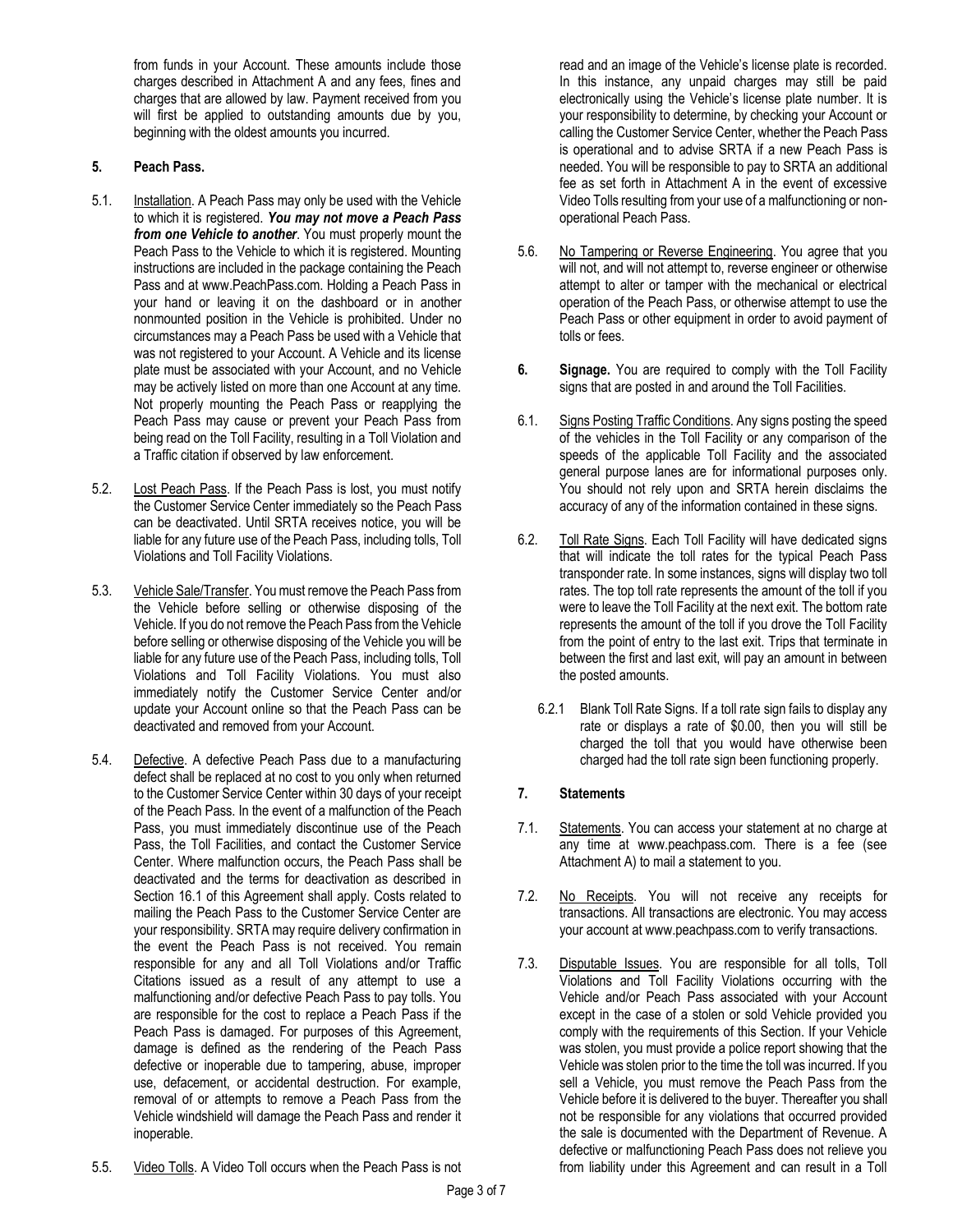Violation. If you wish to dispute a transaction (i.e. a toll transaction, a Toll Violation or a Toll Facility Violation), you must do so within 90 calendar days after the transaction is posted to your Account; otherwise, all undisputed transactions shall be final 90 days after posting to your Account.

### **8. Compliance**

- 8.1. With Laws. You agree to comply with all applicable traffic laws of the state of Georgia (and, if applicable of the state in which the Toll Facility is located) and the rules and regulations of the Georgia Department of Transportation while using toll roads and bridges. Under no circumstances should you drive through a Toll Facility at a speed greater than the posted speed.
- 8.2. Toll Facility Rules. Each Toll Facility may have specific rules that a user must comply with. Violation of a Toll Facility rule will result in a Toll Facility Violation. You will be liable for an administrative fee of \$25.00 for each Toll Facility Violation and any applicable unpaid toll. For example, if you cross the double white lines to enter or exit a Toll Facility, this improper use of the Toll Facility constitutes a Toll Facility Violation (in certain circumstances crossing the double white line may also constitute a Toll Violation).
	- 8.2.1 Toll Facility rules applicable to I-85 Express Lanes are attached as Attachment B.
	- 8.2.2 Toll Facility rules applicable to I-75S Metro Express Lanes and the NWC Express Lanes are attached as Attachment C.
- **9. Out of State Toll Facilities/Interoperability.** If you use the Peach Pass on a Toll Facility whose operator has an interoperability agreement with SRTA, you agree that SRTA may charge you for any tolls, fees, fines and other charges arising from such use, and that you will be responsible for such tolls, fees and other charges. Fees and other charges owed in this manner will be charged in accordance with rules, regulations and procedures of the Toll Facility on which the transaction was recorded. You further agree that SRTA may provide the other Toll Facility operator with information contained in SRTA's files for your Account or other information associated with your Account for purposes of collecting tolls, fees, fines and other charges; and such information may be subject to disclosure to the public if such disclosure is required by the law of the State in which the toll charges were incurred or by the order of a court of competent jurisdiction, or, in the case of a multi-jurisdictional agency where there is no applicable law, by that other Toll Facility operator(s) policy. If you do not update your Account information you may be subject to tolls, fees, fines and other charges as established by such other Toll Facility. In addition, the Toll Facility operator, at its sole discretion, may refuse to accept your Peach Pass as a method of payment. You agree that SRTA shall not be responsible for any charges incurred by you on such other Toll Facility and any issues, problems or concerns that you have as a result of your use of such interoperable Toll Facility shall be solely between you and the operator of such Toll Facility.
- **10. Disclaimer of Warranties.** Notwithstanding any provision in this Agreement to the contrary, SRTA makes no warranties of any kind, whether express, implied or otherwise regarding the Peach Pass or your use of any Toll Facility. SRTA does not

guarantee the speed or the length of time it will take you to complete your trip. **SRTA SPECIFICALLY DISCLAIMS ANY AND ALL WARRANTIES, ORAL, EXPRESS, IMPLIED OR OTHERWISE INCLUDING BUT NOT LIMITED TO THE WARRANTIES OF MERCHANTABILITY AND FITNESS FOR A PARTICULAR PURPOSE.**

- **11. Website.** You may use the website at www.peachpass.com to change or update your Account information. Your use of the website shall be deemed your consent to modify your information within SRTA's record system. In the case of a change in credit/debit card information, updates made through the website shall be deemed as your authorization for SRTA to charge that credit/debit card for the amounts necessary to satisfy your obligations under this Agreement. In order to protect the privacy of your information to the extent allowed or required by law, SRTA may require that you provide verifying information to access your Account. SRTA reserves the right to deny access to your Account if the requested verifying information is not provided.
- **12. Peach Pass Go! Mobile App.** The PeachPass Go! Mobile Application ("App") is available for download on iTunes App Store, Google/Android Play Store, and on www.peachpass.com. You may use the App to view, change or update your Account information. Your use of the App shall be deemed your consent to modify your information within SRTA's record system. If a Vehicle assigned to your Account is registered to another person, that person will be considered an authorized user and may gain access to your Account information that pertains to such Vehicle using the App.
- **13. Privacy Policy.** SRTA respects the privacy of its customers. SRTA does not sell or share its customer list with outside marketers. SRTA may use the contact information provided by you to communicate with you. Such communication may concern your account or marketing communications related to SRTA and/or the Peach Pass. You agree that SRTA or its designee may collect anonymous traffic, travel or other statistical information using the Peach Pass and Peach Pass Go! Mobile App. SRTA will not allow the use of, or assist any third party to use this data in a way that associates your personal identifying information with the anonymous information obtained, unless required by law or by court order.
- **14. Changes to the Peach Pass Customer Agreement.** SRTA shall from time to time make changes to this Customer Agreement. You agree to visit www.peachpass.com periodically to view any updates that have been made to this Agreement. SRTA may notify you of these changes via e-mail, online at www.peachpass.com, via SMS text, mail, monthly enewsletters or other notification. The method of notification used shall be at SRTA's sole discretion. Upon notification, by any means authorized above, of any changes to the Agreement, you shall comply with such changes. Your continued use of the Peach Pass after notification shall constitute your consent to such changes.
- **15. Notifications by SRTA.** All notifications (including but not limited to violation notices) and other communications mailed, sent via SMS text, auto-dial calls or emailed to you shall be sent using the most current contact information in SRTA's records. **NOTIFICATION SHALL BE DEEMED GIVEN IF SENT TO THE MOST CURRENT CONTACT INFORMATION IN SRTA'S RECORDS. IT SHALL BE YOUR SOLE RESPONSIBILITY TO PROVIDE SRTA WITH ANY**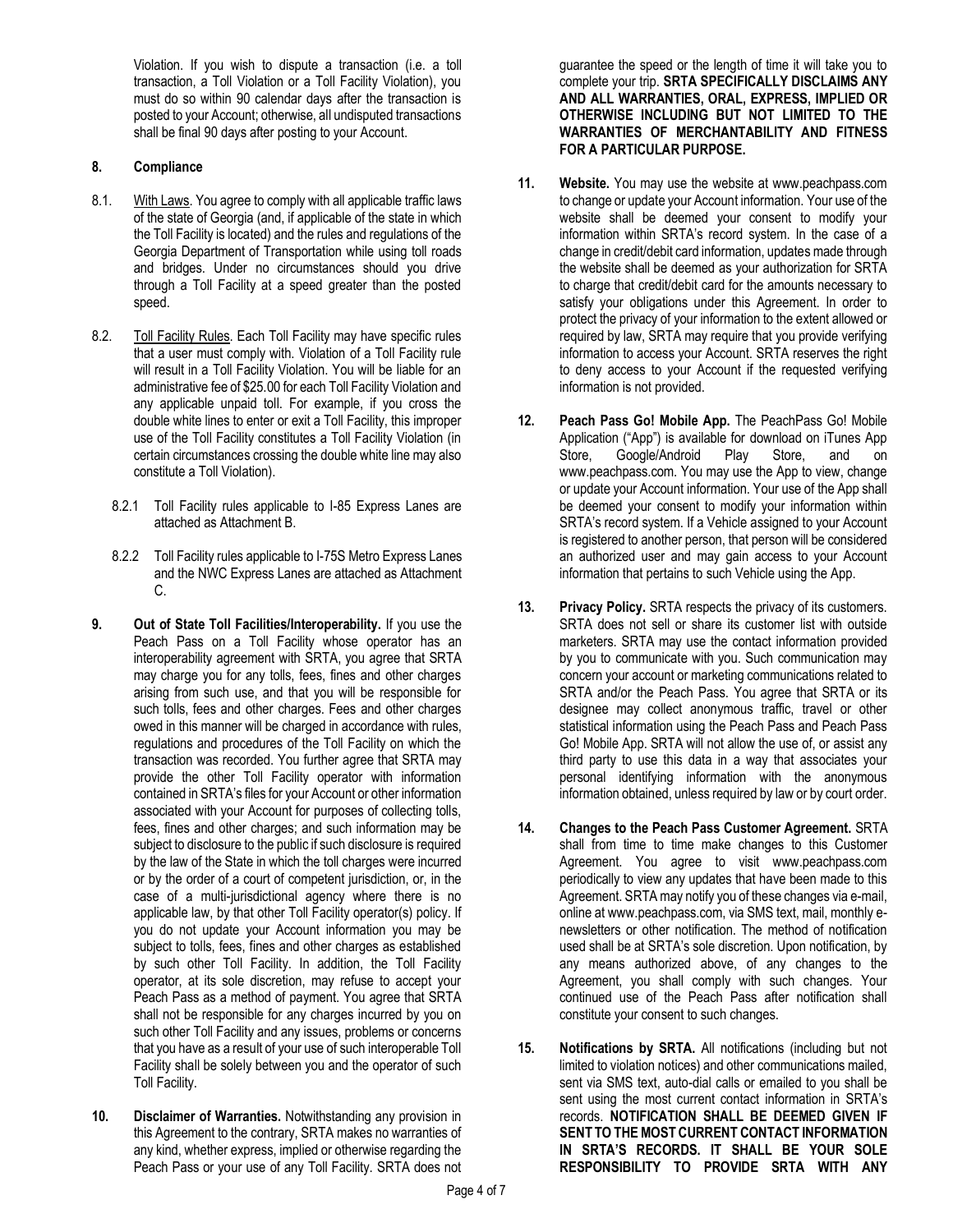#### **CHANGES TO YOUR CONTACT INFORMATION AS SOON AS THEY OCCUR.**

#### **16. Deactivation of the Peach Pass/Closure of Account.**

- 16.1. Deactivation of Your Peach Pass. If for any reason your Peach Pass is deactivated you must immediately stop using the Peach Pass, remove the Peach Pass from the Vehicle, and discontinue traveling on Toll Facilities that only accept the Peach Pass as a method of payment. Using a deactivated Peach Pass may result in Toll Violations or Toll Facility Violations and the issuance of Uniform Traffic Citations by law enforcement. All activity incurred with a deactivated Peach Pass may be charged to your Account. No credits will be issued upon reactivating a deactivated Peach Pass.
- 16.2. Closure of Your Account. SRTA may close your account at any time. You may close your Account at any time by calling 1-855-PCH-PASS (724-7277) or submitting a written request to customerservice@peachpass.com to close your Account. You may not reopen your Account after the expiration of 60 days. If for any reason your Account is closed, all Peach Passes registered to your Account will be deactivated and you must return the Peach Passes to SRTA upon SRTA's request and comply with the requirements of Section 16.1. SRTA may prohibit you from opening a subsequent Account(s) if SRTA previously closed your Account because you failed to comply with any of the terms of this Agreement. SRTA maintains the prepaid deposits it receives from Customers in a separate account from the time we receive these funds until such time as those funds become due to SRTA (i.e., a toll and/or other charge is incurred). After a toll and/or other charge becomes due, SRTA will transfer the appropriate amount out of this account. Upon written request from you, SRTA will refund any remaining and unused prepaid deposit to you, without interest. Promotional credits earned, if any, will not be refunded if not used.
- 16.3. Breach of Agreement. SRTA reserves the right to terminate your Account and deactivate the Peach Pass(es) issued under this Agreement for failure to abide by any of the terms and conditions of this Agreement, if you are the subject of any Bankruptcy proceeding under the Bankruptcy Act, or if you become insolvent.
- **17. Liability.** You are responsible for each Peach Pass issued to your Account, and for all costs associated with your Account including, but not limited to, tolls, administrative fees and civil penalties related to a Toll Violation or a Toll Facility Violation by any Vehicle registered to your Account, and any other expenses, fees, and costs allowed by law that are incurred by SRTA in the enforcement of this Agreement. Unless your car is stolen, you are responsible to pay the tolls and applicable charges incurred by others using your Vehicle. Your retaining, using, or permitting others to use the Peach Pass shall constitute your acknowledgment of and acceptance of the terms and conditions of this Agreement. You release SRTA, its directors, officers, employees, or agents from all loss, damage to real or personal property, injury, or death, whatsoever from the use or performance of the Peach Pass. The only relief available to you shall be the replacement of a defective or malfunctioning Peach Pass in accordance with Section 5.4 of this Agreement. You agree to indemnify, protect, and hold harmless SRTA, its directors, officers, employees, or agents from liability for all loss, damage to real or personal property, injury, or death to persons arising from

your use of the Peach Pass.

You agree that SRTA may, pursuant to the terms of this Agreement or as otherwise authorized by you verbally or in writing, make charges against your credit or debit card, and that SRTA shall not be liable to you for any financial costs resulting from these actions. Additionally, SRTA shall not be liable for any incidental, indirect, special or consequential damages, including, but not limited to, loss of use, revenues, profits, or savings and/or claims, demands, or actions against you by any person, corporation, or other legal entity resulting from your use of a Peach Pass, a Toll Facility, our credit report inquiry, notification to credit bureaus, and/or charging against your credit or debit card. If for any reason your Account balance is insufficient for the payment of tolls or any other charges due to SRTA, you shall remain liable to SRTA for such insufficiencies and charges. Failure to collect payment electronically, even though you have a Peach Pass, shall not release you of payment responsibility as otherwise required in this Agreement. Unpaid balances due to SRTA may be turned over to a collection agency for enforcement and collection activities. You agree that SRTA may notify credit bureaus in the event you fail to pay in full or in a timely manner all tolls, administrative fees and civil penalties as required under this Agreement.

- **18. Rates, Fees and Charges.** Applicable fees (see Attachment A) will govern the creation and on-going usage of your Account. Applicable fees and charges may be billed directly to your Account and deducted from your Account balance. You must contest the imposition of a toll, fee or charge in writing to the Customer Service Center within 90 calendar days after the transaction is posted to your Account (see Section 7.3).
- **19. Miscellaneous Provisions.** You agree to comply with all applicable federal, state and local laws, rules, regulations and ordinances and that you are responsible for any fees and fines resulting from those violations. This Agreement binds the respective heirs, executors, administrators, legal representatives, successors, and assigns of each party. This Agreement shall be governed by Georgia law without regard to its conflict of laws rules or any other rules directing referral to foreign law or forums. Any action related to this Agreement shall be brought exclusively in the Superior Court of Fulton County, Georgia, and you hereby consent to the jurisdiction and venue of such Court and the appropriate appellate courts therefrom in any such action and irrevocably waive, to the fullest extent permitted by law, any objection that you may now or hereafter have to the personal jurisdiction and venue of such court and to any claim of inconvenient forum. Notwithstanding the above, SRTA may pursue administrative relief as provided by O.C.G.A §32-10-64 or any other applicable statute. The rights and remedies of SRTA under this Agreement are cumulative of one another and with those otherwise provided by law or in equity. The waiver by SRTA of a breach of any provision of this Agreement shall not be deemed to be a waiver of such provision on any subsequent breach of the same or any other provision of this Agreement. Any such waiver must be in writing in order to be effective, and no such waiver shall establish a course of performance between the parties contradictory to the terms hereof. All provisions of this Agreement are severable, and the unenforceability or invalidity of any provision will not affect the validity or enforceability of the remaining provisions. The remaining provisions will be construed so as to carry out the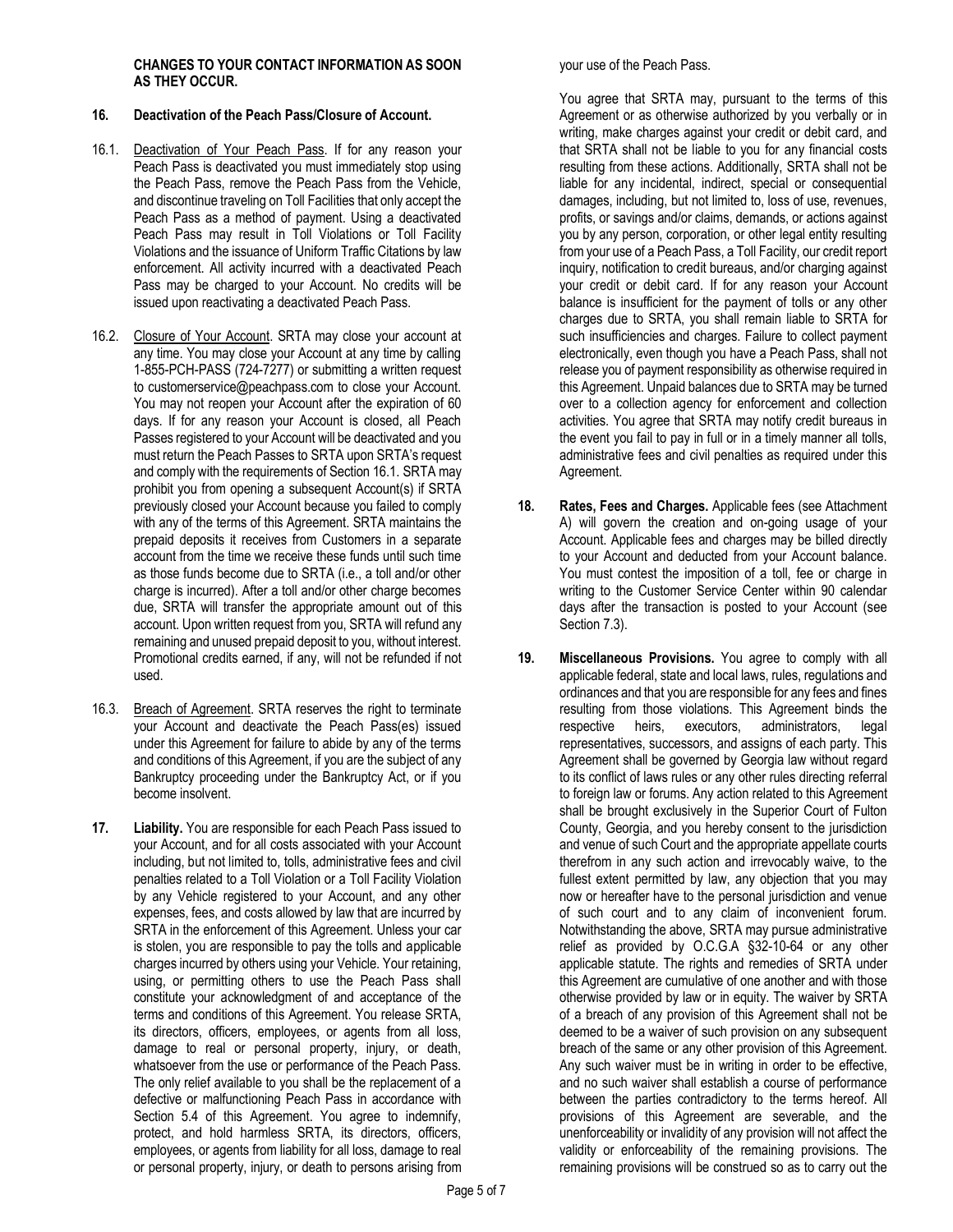full intention of the parties. Nothing in this Agreement shall be construed as conferring upon any person, other than the parties hereto, any rights or benefits under this Agreement. The captions in this Agreement are for convenience and will not affect the interpretation of any terms of this Agreement. This Agreement contains the entire agreement between the parties with respect to its subject matter and supersedes all other prior and contemporaneous contracts and understandings between the parties, whether oral or written. You may not assign your rights or obligations under this Agreement. Any attempt by you to make an assignment in

violation of this provision is hereby null and void. SRTA may assign all or some of its rights and obligations under this Agreement without notice to you.

**20. SRTA Contact Information.** Questions regarding your Account should be directed to customerservice@peachpass.com or

> Peach Pass Customer Service Center P.O. Box 2105 Atlanta, GA 30301-2105 Phone: 1-855-PCH-PASS (724-7277)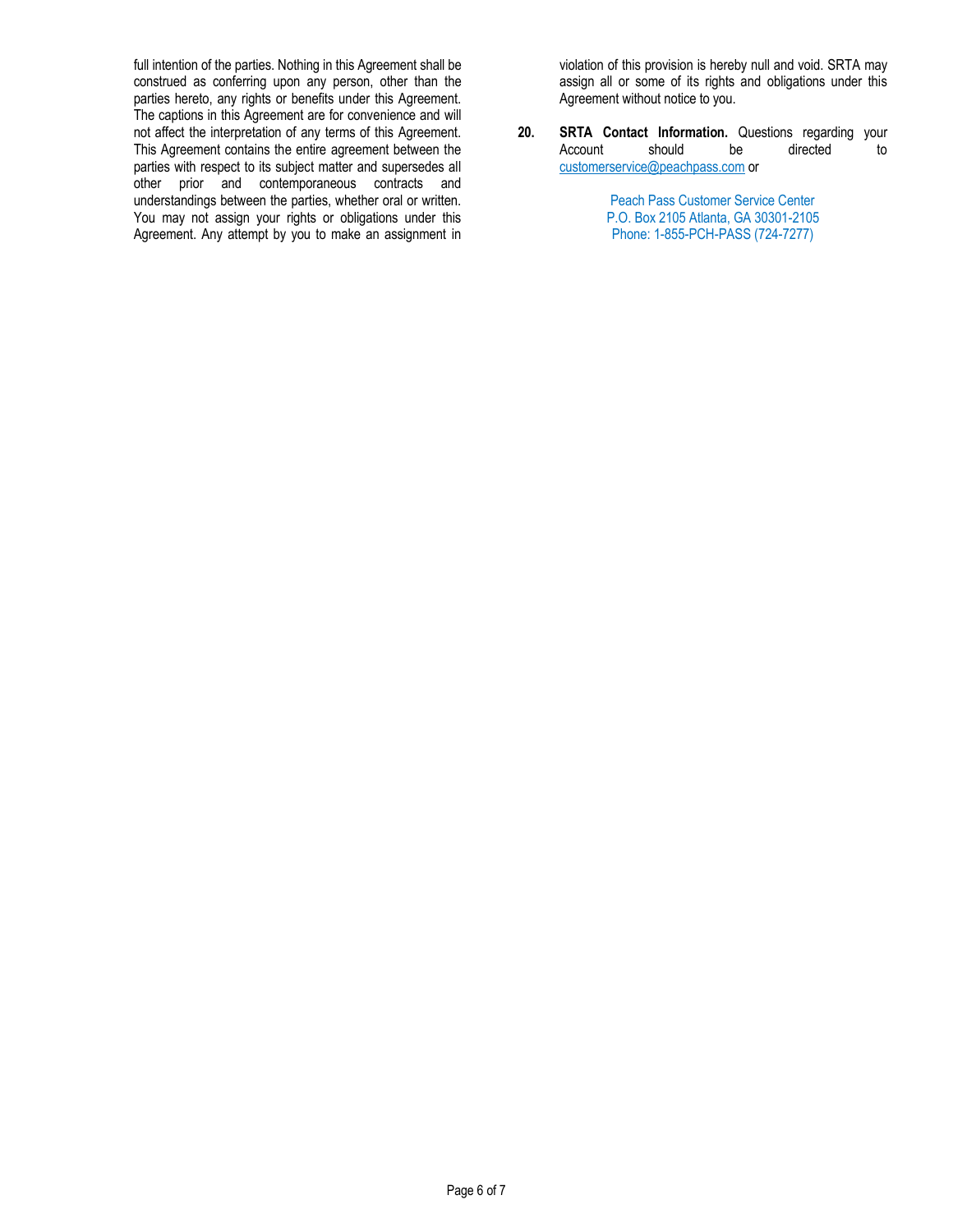| <b>Attachment A</b>                                                                                                                                                                                                               |  |                                           |                                                                                         |                                  |  |
|-----------------------------------------------------------------------------------------------------------------------------------------------------------------------------------------------------------------------------------|--|-------------------------------------------|-----------------------------------------------------------------------------------------|----------------------------------|--|
| Peach Pass Schedule of Charges and Fees                                                                                                                                                                                           |  |                                           |                                                                                         |                                  |  |
| Minimum Initial                                                                                                                                                                                                                   |  | <b>Registered Accounts - Personal</b>     |                                                                                         |                                  |  |
| Prepaid Toll Amount*                                                                                                                                                                                                              |  | <b>Initial Replenishment</b><br>Amount ** | Low Balance<br>Threshold                                                                | Peach Pass<br>Standard<br>Fee*** |  |
| \$20.00 for the first<br>Peach Pass                                                                                                                                                                                               |  | \$20.00                                   | \$10.00                                                                                 | \$5.00                           |  |
| \$10.00 for each<br>additional Peach Pass                                                                                                                                                                                         |  |                                           |                                                                                         |                                  |  |
| Personal Accounts are limited to 10 Peach Passes. An account requiring 11 or more Peach Passes must be established as a<br>Commercial Account.                                                                                    |  |                                           |                                                                                         |                                  |  |
| *Minimum Initial Prepaid Toll Amount will be charged upon account creation.                                                                                                                                                       |  |                                           |                                                                                         |                                  |  |
| **If your monthly use is consistently different than your Automatic Replenishment Amount, this amount may increase or<br>decrease (minimum \$20.00) to reflect average monthly                                                    |  |                                           |                                                                                         |                                  |  |
| ***A \$15.00 fee is charged per Bumper Mount, in lieu of standard Peach Pass fee.                                                                                                                                                 |  |                                           |                                                                                         |                                  |  |
|                                                                                                                                                                                                                                   |  | <b>Registered Accounts - Commercial</b>   |                                                                                         |                                  |  |
| Minimum Initial<br><b>Prepaid Toll</b><br>Amount*                                                                                                                                                                                 |  | <b>Initial Replenishment Amount</b><br>** | Low Balance<br>Threshold                                                                | Peach Pass<br>Standard<br>Fee*** |  |
| \$40.00 for the first<br>Peach Pass<br>\$10.00 for each<br>additional Peach<br>Pass                                                                                                                                               |  | \$40.00                                   | \$10.00 or 50% of the<br>automatic<br>replenishment amount,<br>whichever is<br>greater+ | \$5.00                           |  |
| *Minimum Initial Prepaid Toll Amount will be charged upon account creation.                                                                                                                                                       |  |                                           |                                                                                         |                                  |  |
| **If your monthly use (based on a rolling three month average) is consistently different than your automatic<br>replenishment amount, this amount may increase or decrease (minimum \$20.00) to reflect average monthly<br>usage. |  |                                           |                                                                                         |                                  |  |
| *** A \$15.00 fee is charged per Bumper Mount, in lieu of standard Peach Pass fee.                                                                                                                                                |  |                                           |                                                                                         |                                  |  |
| +Based on a rolling three month average                                                                                                                                                                                           |  |                                           |                                                                                         |                                  |  |
| <b>Description</b><br>Peach Pass - Standard                                                                                                                                                                                       |  |                                           | <b>Amount</b><br>\$5.00                                                                 |                                  |  |
| Peach Pass - Bumper Mount                                                                                                                                                                                                         |  |                                           | \$15.00                                                                                 |                                  |  |
| Replacement Peach Pass - Defective                                                                                                                                                                                                |  |                                           | no charge                                                                               |                                  |  |
| Replacement Peach Pass - Lost/Stolen/Non-Defective                                                                                                                                                                                |  |                                           |                                                                                         | \$5.00                           |  |
| Replacement Bumper Mount - Lost/Stolen/Non-Defective                                                                                                                                                                              |  |                                           | \$15.00                                                                                 |                                  |  |
| Monthly Statements (Mailed/Emailed/Faxed)*                                                                                                                                                                                        |  |                                           | \$2.00 per statement                                                                    |                                  |  |
| Annual Statements (Mailed/Emailed/Faxed)*                                                                                                                                                                                         |  |                                           |                                                                                         |                                  |  |
| <b>Personal Account</b>                                                                                                                                                                                                           |  |                                           | \$10.00 per statement                                                                   |                                  |  |
| <b>Commercial Account</b>                                                                                                                                                                                                         |  |                                           | \$15.00 per statement                                                                   |                                  |  |
| <b>Excessive V-Toll Processing Fee</b>                                                                                                                                                                                            |  |                                           | $$1.00$ per trip                                                                        |                                  |  |
| Account Re-open Fee                                                                                                                                                                                                               |  |                                           | \$10.00                                                                                 |                                  |  |
| <b>Returned Check (Insufficient Funds)</b>                                                                                                                                                                                        |  |                                           | \$25.00 per occurrence                                                                  |                                  |  |
| <b>Administrative Fee - Toll Violation</b>                                                                                                                                                                                        |  |                                           | \$25.00 per violation                                                                   |                                  |  |
| Administrative Fee - Toll Facility Violation                                                                                                                                                                                      |  |                                           | \$25.00 per violation                                                                   |                                  |  |
| <b>Civil Penalty Fee</b>                                                                                                                                                                                                          |  |                                           | \$70.00 per violation                                                                   |                                  |  |